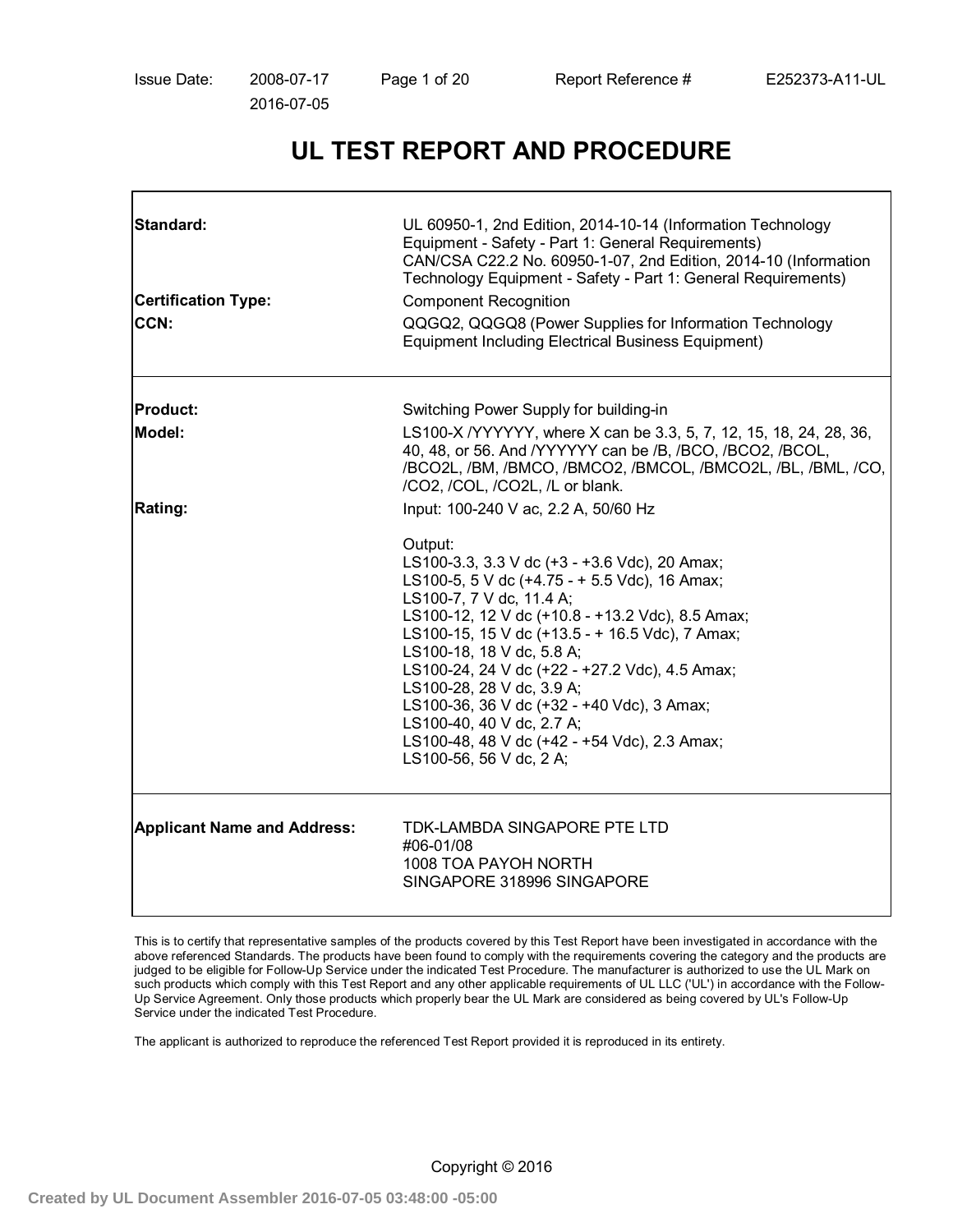Issue Date: 2008-07-17 Page 2 of 20 Report Reference # E252373-A11-UL

2016-07-05

UL authorizes the applicant to reproduce the latest pages of the referenced Test Report consisting of the first page of the Specific Technical Criteria through to the end of the Conditions of Acceptability.

Any information and documentation involving UL Mark services are provided on behalf of UL LLC (UL) or any authorized licensee of UL.

Prepared by: Chiang Shiau Hui / Project Handler Reviewed by: CheeBeng Wai / Reviewer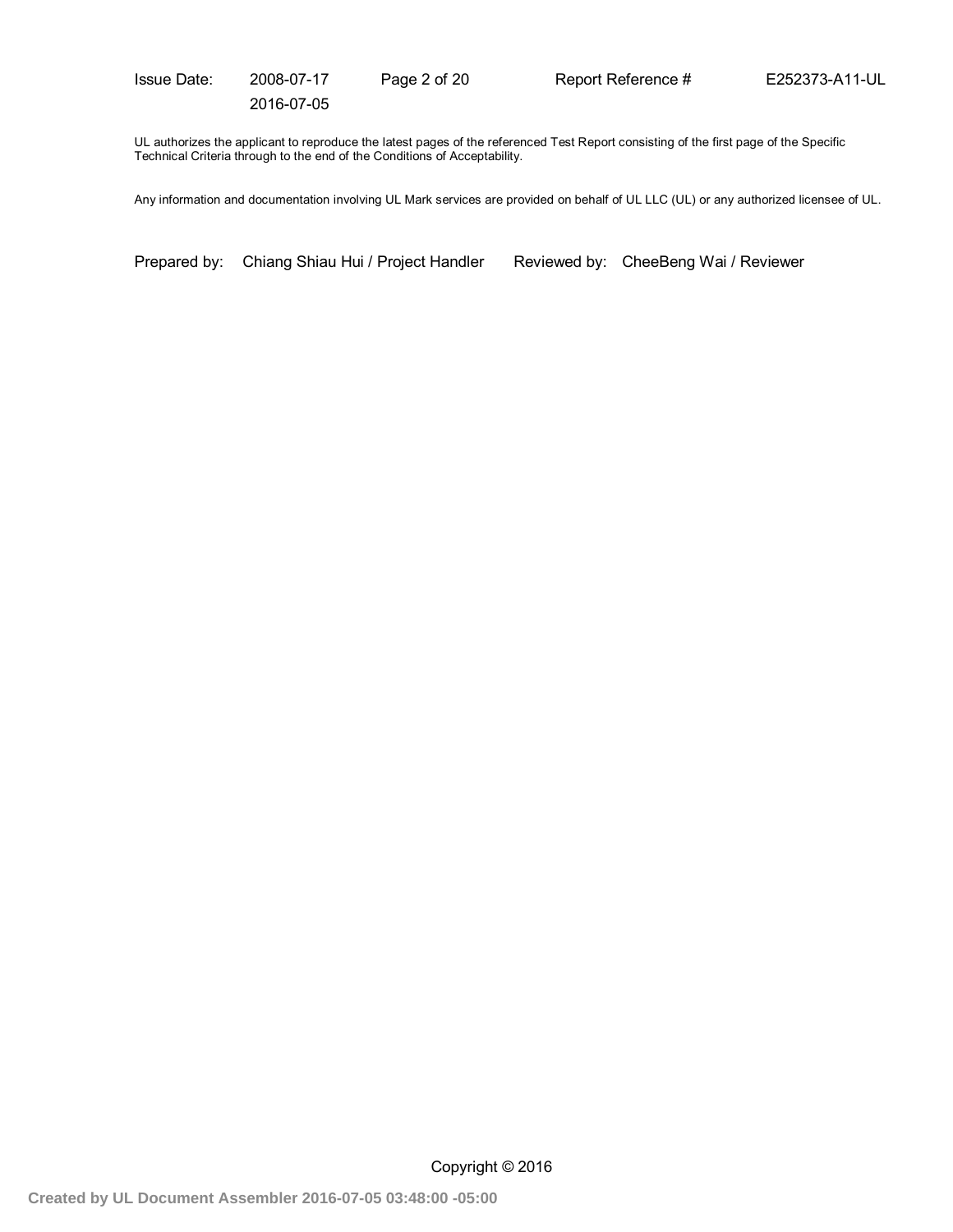# **Supporting Documentation**

The following documents located at the beginning of this Procedure supplement the requirements of this Test Report:

- A. Authorization The Authorization page may include additional Factory Identification Code markings.
- B. Generic Inspection Instructions
	- i. Part AC details important information which may be applicable to products covered by this Procedure. Products described in this Test Report must comply with any applicable items listed unless otherwise stated in the body of this Test Report.
	- ii. Part AE details any requirements which may be applicable to all products covered by this Procedure. Products described in this Test Report must comply with any applicable items listed unless otherwise stated in the body of each Test Report.
	- iii. Part AF details the requirements for the UL Certification Mark which is not controlled by the technical standard used to investigate these products. Products are permitted to bear only the Certification Mark(s) corresponding to the countries for which it is certified, as indicated in each Test Report.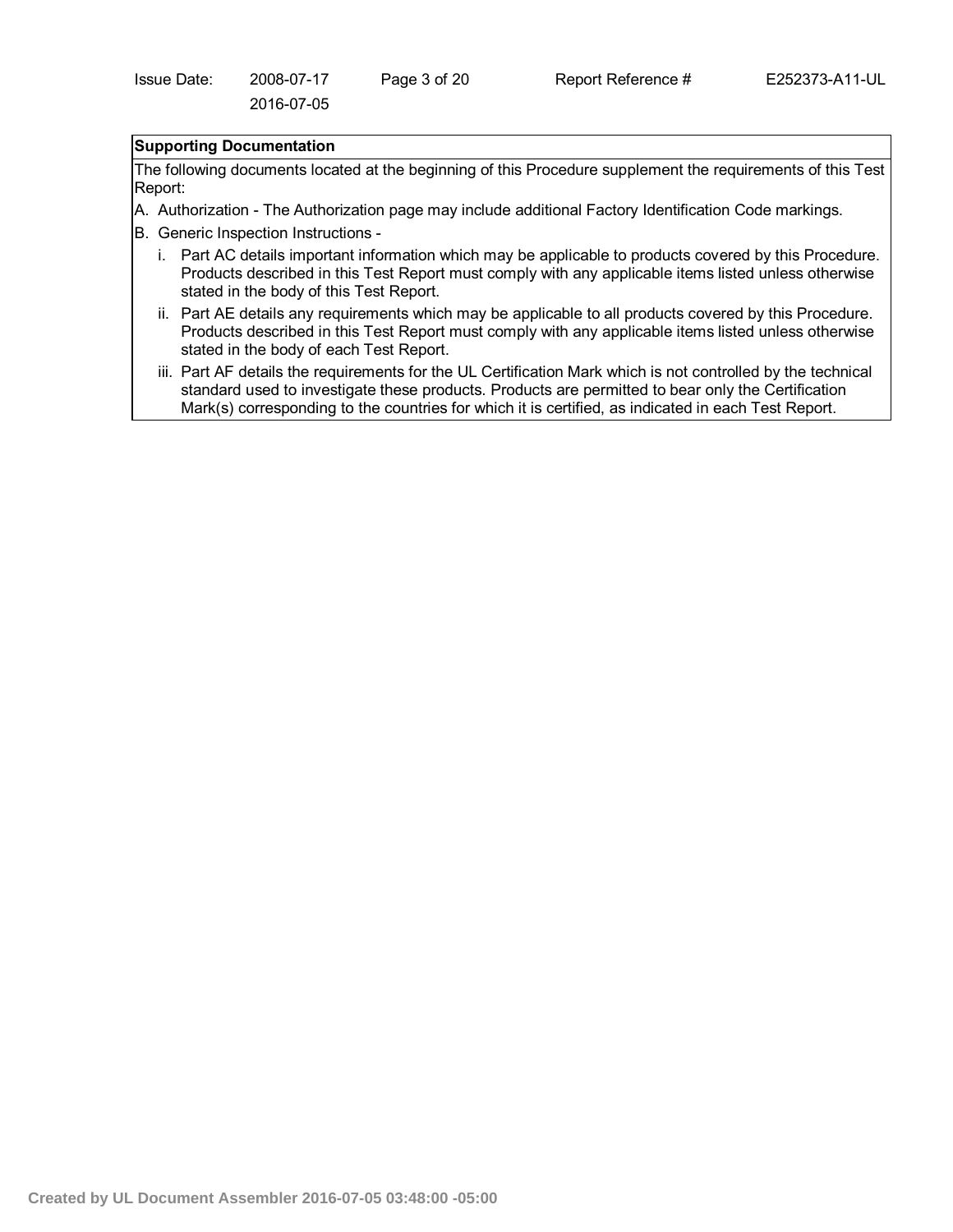### **Product Description**

Electronic components mounted on PWB and housed with metal enclosure.

#### **Model Differences**

All Models are similar to each other, except the following:-

a) Output rating;

b) Layout;

- c) Transformer (T1) secondary winding;
- d) Model designation (refer to Additional information more designation information);

LS100-X /YYYYYY, where X can be 3.3, 5, 7, 12, 15, 18, 24, 28, 36, 40, 48, or 56. And /YYYYYY can be /B, /BCO, /BCO2, /BCOL, /BCO2L, /BM, /BMCO, /BMCO2, /BMCOL, /BMCO2L, /BL, /BML, /CO, /CO2, /COL, /CO2L, /L or blank.

1) B => Input Connector (CN1) and Output connector (CN2) are from JST;

- 2) BM => Input Connector (CN1) and Output connector (CN2) are from Molex;
- 3) CO => PCB with one (1) side coating;

4) CO2 => PCB with two (2) sides coating;

5) L => Open frame (Cover removed);

6) blank => Input connector and output connector using terminal block TB1;

Terminal block TB1 can only be used with PWB type A; Input Connector CN1 can only be used with PWB type B.

#### **Technical Considerations**

- Equipment mobility : for building-in
- Connection to the mains : not directly connected to the mains
- Operating condition : continuous
- Access location : N/A
- Over voltage category (OVC) : OVC II
- Mains supply tolerance (%) or absolute mains supply values : +10%, -10% (manufacturer declared)
- **Fig. 3** Tested for IT power systems : No
- $\blacksquare$  IT testing, phase-phase voltage (V) : N/A
- Class of equipment : Class I (earthed)
- Considered current rating of protective device as part of the building installation (A) : 20
- Pollution degree (PD) : PD 2
- **IF protection class : IP X0**
- Altitude of operation (m) : below 2000m
- Altitude of test laboratory (m) : less than 2000 meters
- Mass of equipment (kg) : 0.60kg
- The product was submitted and evaluated for use at the maximum ambient temperature (Tma) permitted by the manufacturer's specification of: Model LS100-7: 45 °C;, Models LS100-18, LS100- 28, LS100-40 and LS100-56: 50 °C;, Models LS100-3.3 and LS100-5:, 40 °C for 100 % load, Mounting Position C and D;, 45 °C for 100 % load, Mounting Position A and B;, 70 °C for 60 % load (output derating), Mounting Position A and B;, 70 °C for 50 % load (output derating), Mounting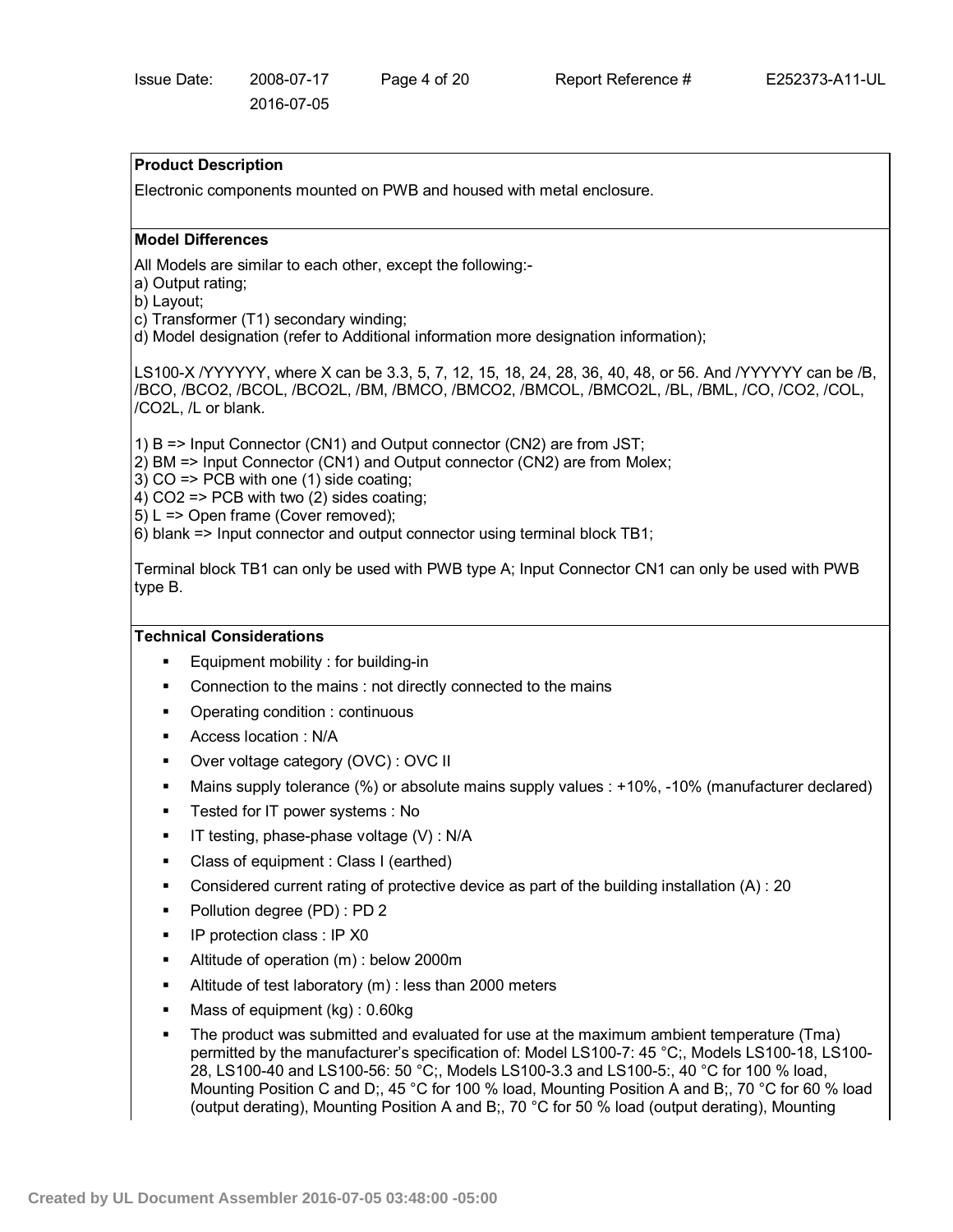Position C and D;, , Models LS100-12, LS100-15, LS100-24, LS100-36 and LS100-48:, 45 °C for 100 % load, Mounting Position C and D;, 50 °C for 100 % load, Mounting Position A and B;, 70 °C for 60 % load (output derating), Mounting Position A and B;, 70 °C for 50 % load (output derating), Mounting Position C and D.

- The product is intended for use on the following power systems: TN
- The product was investigated to the following additional standards: EN 60950-1:2006 + A11:2009 + A1:2010 + A12:2011 + A2:2013 (which includes all European national differences, including those specified in this test report).
- The following accessible locations (with circuit/schematic designation) are within a limited current circuit: Secondary side of C43
- The following were investigated as part of the protective earthing/bonding: Printed wiring board trace point A to Point B (refer to Enclosure 3-05)
- LEDs provided in the product are considered low power devices: Yes

## **Engineering Conditions of Acceptability**

For use only in or with complete equipment where the acceptability of the combination is determined by UL LLC. When installed in an end-product, consideration must be given to the following:

- The following Production-Line tests are conducted for this product: Earthing Continuity, Electric **Strength**
- The end-product Electric Strength Test is to be based upon a maximum working voltage of: Primary-SELV: 341.667 Vrms, 741.667 Vpk, Primary-Earthed Dead Metal: 236 Vrms, 351 Vpk
- The following secondary output circuits are SELV: All secondart outputs
- The following secondary output circuits are at non-hazardous energy levels: All secondary outputs
- The following secondary output circuits are Limited Current Circuits: Secondary side of C43.
- The following output terminals were referenced to earth during performance testing: T1 pin 9, 10, 11, 12
- The power supply terminals and/or connectors are: Suitable for factory wiring only
- **The maximum investigated branch circuit rating is: 20 A**
- **The investigated Pollution Degree is: 2**
- Proper bonding to the end-product main protective earthing termination is: Required
- An investigation of the protective bonding terminals has: Been conducted
- The following input terminals/connectors must be connected to the end-product supply neutral: For model LS100-X, where input is terminal block TB1 (pin 2); For model LS100-X, where input is connector CN1 (pin 2)
- The following magnetic devices (e.g. transformers or inductor) are provided with an OBJY2 insulation system with the indicated rating greater than Class A (105°C): T1 (Class F)
- The following end-product enclosures are required: Mechanical, Fire, Electrical
- The following LEDs operate within the exempt group per IEC 62471: All LEDs
- LS100-3.3, LS100-5, LS100-7,LS100-12, LS100-15, LS100-18, LS100-24, LS100-28, LS100-36, LS100-40, LS100-48, LS100-56 are evaluated at a derated load at 81.5% of maximum normal load at Vin = 90Vac; And evaluated at 100% of maximum normal load at Vin=115Vac to 264Vac.
- Models LS100-3.3, LS100-5, LS100-12, LS100-15, LS100-24, LS100-36 and LS100-48 are evaluated to 4 mounting positions. Other Models only evaluated at Mounting Positon A for all test. Refer to enclosure 4-28 for details.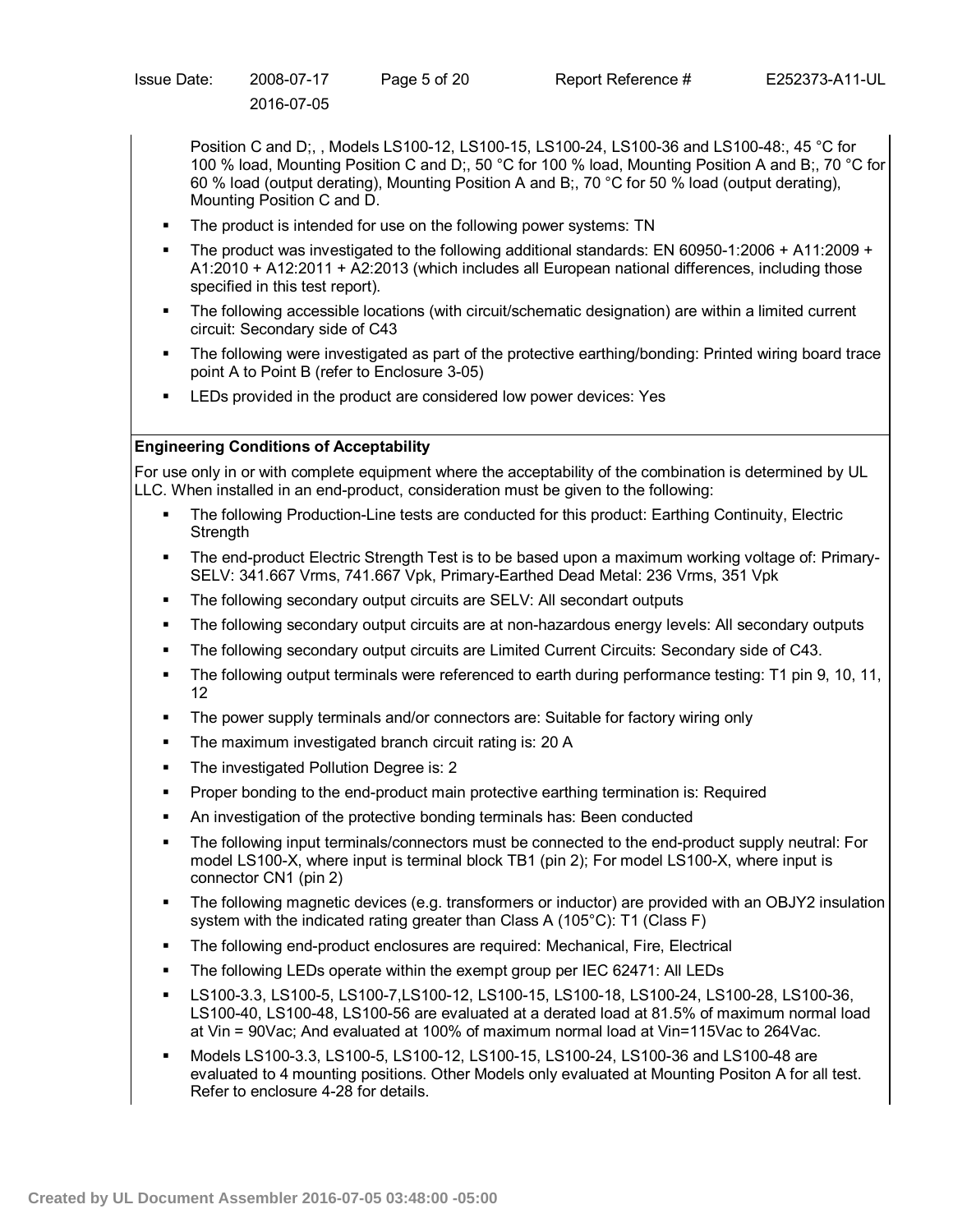# **Additional Information**

For CB report only, reissued no. 4:

This report is reissued from original report E252373-A11-CB-3 due to the following:

1) Upgrade standard to IEC 60950-1 2ND EDITION + AMD 1 + AMD 2 INFORMATION TECHNOLOGY EQUIPMENT - SAFETY - PART 1: GENERAL REQUIREMENTS - Edition 2 - Revision Date 2013/05/01; 2) Add alternate Terminal block, TB1 Mfr: Tianli Electrical Machinery, Type: T950;

3) Add alternate Y-capacitor, C1, C2, C4, C5, C8 Mfr: Walsin Technology Corp, Type: AC series;

4) Add alternate X-capacitor, C3, C6, C7 Mfr: Europtronics, Type: MPX 2 series;

5) Add alternate Line Choke, L1 Mfr: TDK, Type: PA57915;

6) Add alternate optocoupler,PC1, PC2 Mfr: Everlight, Type: EL816;

7) Add alternate insulation sleeving at Q2 Mfr: Pioneer Material Precision Tech, Type: PMP-P-100;

8) Removed of Terminal block, TB1 Mfr: Phoenix Mecano, Type: PMS 30 950 01;

9) Evaluate voltage range as identified by manufacturer for LS100-3.3 (+/- 9.09%), LS100-5 (+10%, -5%),

LS100-12 (+/- 10%), LS100-15 (+/- 10%), LS100-24 (+13.33%, -8.33%), LS100-36 (+/- 11.11%) and LS100- 48 (+/- 12.5%);

10) Add mounting methods (B), (C) and (D);

11) Add output derating as follow:

For Models LS100-3.3, LS100-5, LS100-12, LS100-15, LS100-24, LS100-36 and LS100-48:

70 °C for 60 % load (Condition C and D), Mounting Position A and B;

70 °C for 50 % load (Condition E and F), Mounting Positon C and D.

12) Minor PCB changes to improve clearance creepage distances;

13) Additional transformer, T1 winding;

14) Additional varistor, SA1 Mfr: Epcos, Type: SNF14K350E2K and alternate Mfr: Thinking Electronic Industrial, Type: TVR14561-M;

15) Change of factory name from TRIO ENGINEERING CO LTD to PANYU TRIO MICROTRONICS CO LTD and factory address from SHIJI INDUSTRIAL ESTATE, DONGYONG, PANYU, GUANGZHOU GUANGDONG CHINA to SHIJI INDUSTRIAL ESTATE DONGYONG NANSHA GUANGZHOU GUANGDONG 511453 CHINA.

This report is a reissue of the following CBTRs:

1) CBTR Ref. No. E252373-A11-CB-3-Reissue, issued date 2013-02-11 with CB Test Certificate Ref. No. DK-31001-UL, issued date 2013-02-11;

2) CBTR Ref. No. E252373-A11-CB-3-Amendment-1, issued date 2013-08-15 with CB Test Certificate Ref. No. DK-31001-A1-UL, issued date 2013-08-15.

Based on previously conducted testing and the review of product construction, only limited tests were deemed necessary:

- 1.2.2.1 - GUIDE INFORMATION PAGE - MAXIMUM OUTPUT VOLTAGE, CURRENT, AND VOLT-AMPERE MEASUREMENT TEST;

1.6.2 - INPUT TEST: SINGLE-PHASE;

2.1.1.5, 2.1.2, 1.2.8.10 - ENERGY HAZARD MEASUREMENTS;

2.2.2, 2.2.3, 2.2.4, PART 22 6.1 - SELV RELIABILITY TEST INCLUDING HAZARDOUS VOLTAGE MEASUREMENTS;

2.9.1, 2.9.2, 5.2.2 - HUMIDITY TEST;

2.10.2 - DETERMINATION OF WORKING VOLTAGE - WORKING VOLTAGE MEASUREMENT TEST;

4.5.1, 1.4.12, 1.4.13 - HEATING TEST;

4.5.5, 4.5 - BALL PRESSURE TEST;

5.2.2 - ELECTRIC STRENGTH TEST;

5.3.1, 5.3.4, 5.3.7 - COMPONENT FAILURE TEST;

5.3.1 - 5.3.9 - ABNORMAL OPERATION TESTS;

5.3.3, 5.3.7B, ANNEX C.1 - TRANSFORMER ABNORMAL OPERATION TEST;